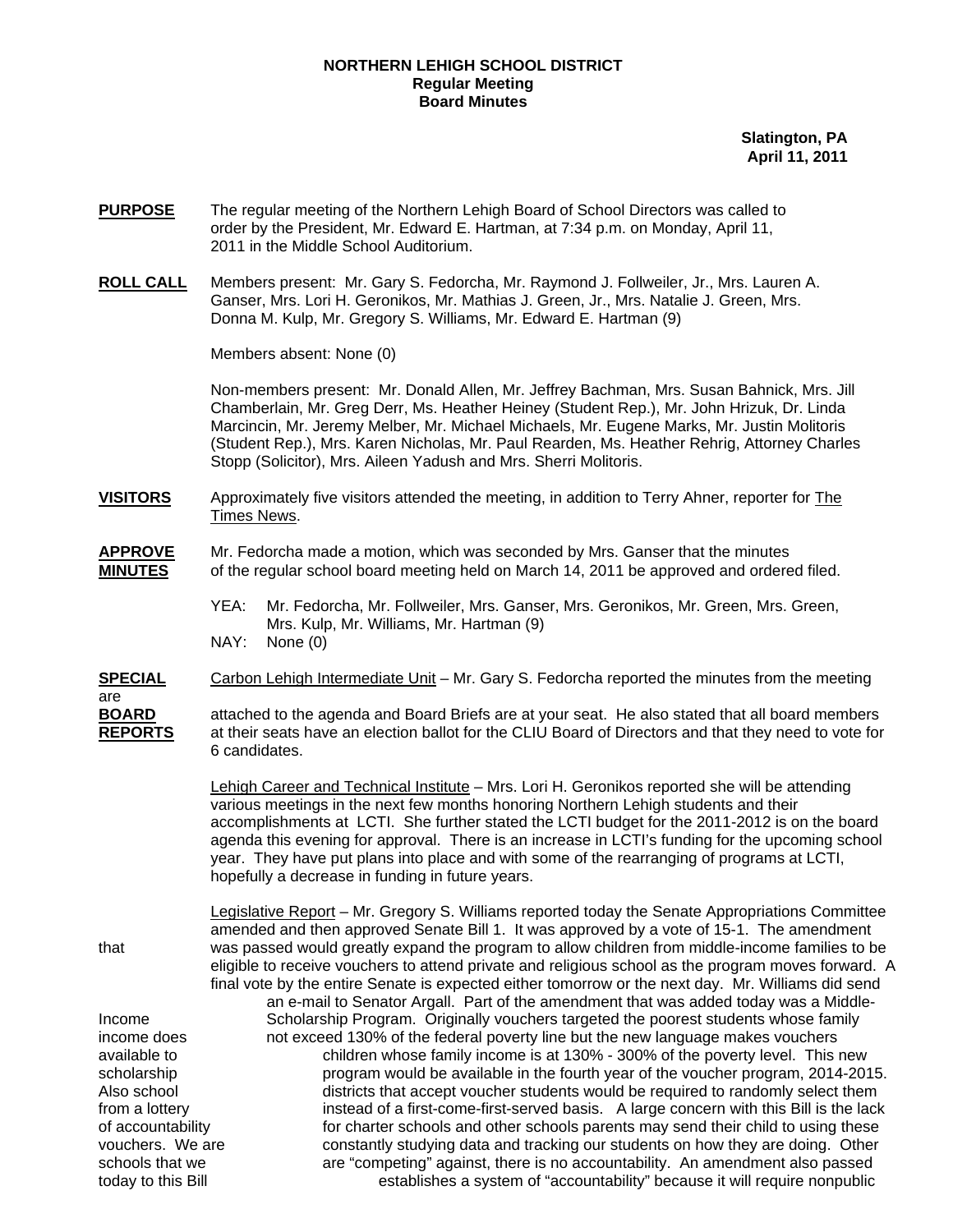assessment".

schools to administer a test of their choosing to voucher students only in grades 3, 5, 8, and 11. The test may be a nationally normed standardized achievement test or it can simply be "an

**SPECIAL** The Senate Finance Committee approved a Bill last week that would eliminate all exceptions from **BOARD** Act 1. The Senate Education Committee approved a 17-bill package. One of these Bill is Senate **REPORTS** Bill 537 which requires a 2/3 vote by school board to raise property taxes, Senate Bill 612 **(cont.)** dealing with furloughing professional employees for economic reasons but with lots of strings attached to it, and Senate Bill 803 which expands the way that districts can advertise legal notices just to name a few.

> Lastly, the House Education Committee approved House Bill 137 which requires the school term to begin after Labor Day.

 Mr. Hartman urged community members that believe in quality public education to contact their State Senators and Representatives telling them to vote against the voucher Bill. It is not going to help public education or your taxes.

Lehigh Carbon Community College – Mr. Mathias J. Green, Jr. reported that 13 school districts approved the 2011-2012 LCCC budget one school director of one school district voted no. He stated that this year the budget remained flat but that in future years the college will run out of big items to cut and an increase to their budget will need to happen.

Committee Reports and/or Meetings

Minutes of the Policy/Education Committee Meeting held on April 4, 2011 were distributed.

Minutes of the Technology/Buildings and Grounds Committee Meeting held on April 6, 2011 were distributed.

Minutes of the Finance Committee Meeting held on April 6, 2011 were distributed.

Student Representatives to the Board Report

 Mr. Justin Molitoris and Ms. Heather Heiney distributed their written student representative report and verbally reported on its contents.

 Federal and Other Programs Update – Mrs. Karen A. Nicholas stated that the Head Start Preschool program will continue next school year. In the past Northern Lehigh and Community Services for Children worked in collaboration with this program through funds in the Accountability Block Grant. Next year there will be no ABG funding due to the State Budget cuts but Community Services for Children has agreed to fund the program for next school year. She further stated that in the past Title I was a service for children who were struggling in reading grades K-3. The district submitted an application asking for the services to be extended from K-6. This application has been in the works for one year. Northern Lehigh has received the approval for the Title I program to be made available for students K-6 during the next school year. The district also feels it is very important to continue with our collaboration with local preschool directors. Last Friday 8 local preschool directors came to Northern Lehigh for a meeting where we talked about this collaboration and our reading specialists and interventionist were also there to share some reading<br>strategies with them. Lastly, Mrs. Nicholas called on Mrs. Yadush to address the board on the way Lastly, Mrs. Nicholas called on Mrs. Yadush to address the board on the way graduation rates are calculated. Mrs. Yadush presented a PowerPoint presentation to the Board on the new 4-year Cohort Graduation Rate and how the Pennsylvania Department of

Education calculates it.

 Business Manager's Report – Mr. Jeremy G. Melber stated on the board agenda for approval this evening is the local auditor's contract and the new designation for fund balance ending June 2010. He also stated at all board member seats is the 2011-2012 school district budget. He reviewed the budget with the Board of Education and stated that the current budget is presented at \$28,516,083.00 which represents a zero mill increase for the 2011-2012

school year.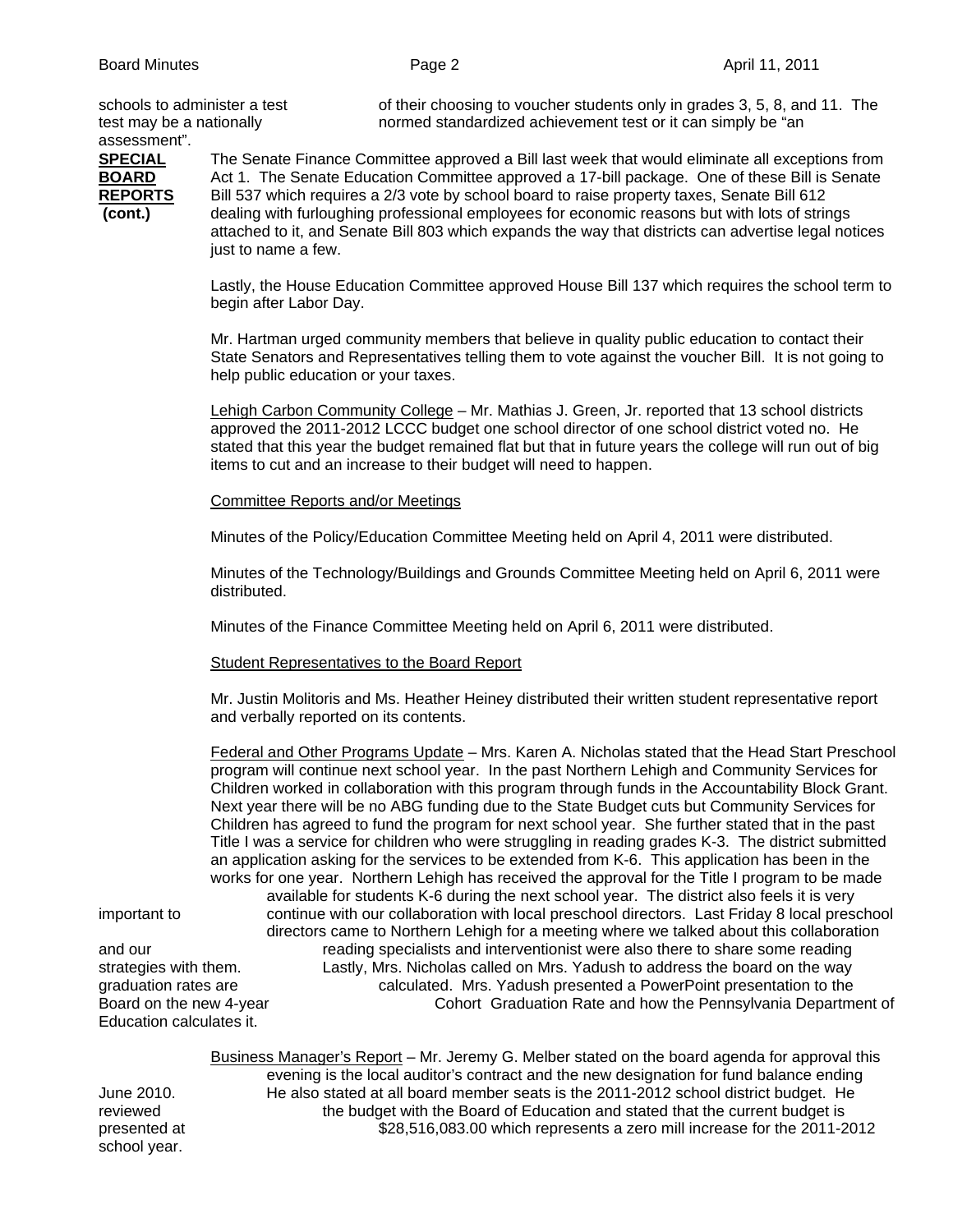Mrs. Kulp stated that we need to applaud our administration, including our superintendent and business manager, for the budget that has been presented. Everyday we read in the papers what is happening in other school districts and with Northern Lehigh having a no tax increase, no furlough in teachers, no major program cuts and no pay freezes, we need to give them applause for keeping everything going at Northern Lehigh during these times.

**SPECIAL** Mr. Williams thanked Mr. Melber for his foresight with the budget. He read the paper recently that **BOARD** said Catasauqua School District was just starting to talk about an early retirement incentive so **REPORTS** they can do what we currently are doing. Only difference, we are done with this process. We **(cont.)** talked a lot about how we worked so close with our teachers association and the thank you goes to them also for the way they have worked with us in this endeavor and to help make this budget year successful.

Mr. Hartman stated that we have the best management staff in the area and it shows it.

Superintendent's Report – Mr. Michael W. Michaels stated that there still is much work to be done. The district is still working on a new Pepsi contract and is currently in talks with Brandywine Transportation for a better deal for next school year. There is still much work to be done personnel wise. Mr. Michaels thanked the administration for their hard work with this years budget. He further stated that on tonight's agenda the Board of Education will be voting on 14 professional employees' retirements. These 14 people are truly "bulldogs". They have done a great job for this district over many years. They will be missed. Their experience, personalities and true love for Northern Lehigh will be hard to replace. Many of them have said that they will be willing to come back to substitute for the district and we would be honored to have them. It was a true honor to get to know these 14 individuals and they will be missed. We are happy to see that they are all team players to the very end and they are helping us through this very difficult time. The district is very proud of all of them.

Mr. Michaels then introduced Mrs. Bahnick, Food Service Director. Mrs. Bahnick stated that she was at a recent conference where they were given information on Section 205 of the Healthy, Hunger Free Kids Act which requires that schools participating in the School Nutrition Programs price their paid meals so that reimbursement received for free or reduced price meals is not offsetting the cost to produce the paid meal. Under pricing of paid meals could inadvertently sacrifice the quality of the free or reduced price meal. The USDA determined that schools pricing the paid meal less than \$2.46 are subject to increasing the price of their paid meal for the 2011- 2012 school year. They supplied a formula to be used to determine how much you must raise lunches next year and that number can be rounded down to the nearest nickel. Using this formula, Northern Lehigh must raise its lunch prices by \$.05 next school year.

Mr. Hartman reported that an executive session was held prior to tonight's meeting to discuss personnel issues.

**PERSONNEL** Mr. Fedorcha made a motion, which was seconded by Mr. Follweiler, that the Board of Education approves the following personnel items:

Unpaid Leave Approve the request of employee #3520 to take an Unpaid Leave of Absence beginning of Absence May 5, 2011 and continue until the end of the 2010-2011 school year. She was previously granted a Family Medical Leave which ends on April 29, 2011. She will be using her three personal days on May 2-4, 2011 prior to beginning her unpaid leave of absence. She plans to return to her current teaching position at the beginning of the 2011-2012 school year.

Request for Approve the inclusion of Erwin Prutzman, High School Technology/Business Education Inclusion Teacher, in the Northern Lehigh School District's 2010-2011 Retirement Incentive Plan adopted In the by the Board of Education on January 10, 2011. 2010-2001 Retirement Approve the inclusion of Joanne Perich, Peters Elementary 1<sup>st</sup> Grade Teacher, in the Northern Incentive Lehigh School District's 2010-2011 Retirement Incentive Plan adopted by the Board of Plan Education on January 10, 2011.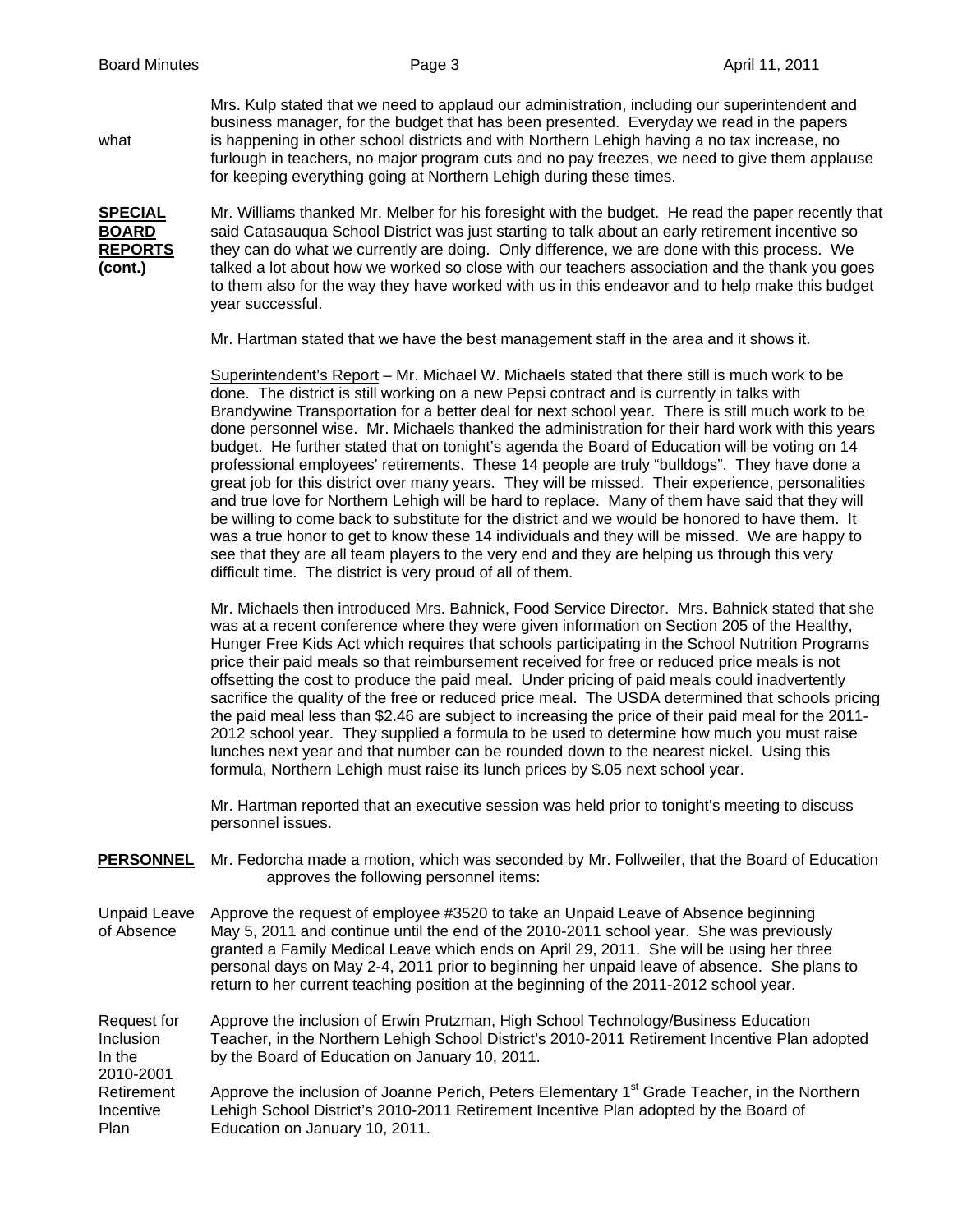| <b>Board Minutes</b>                       | Page 4                                                                                                                                                                                                                                                                                                                                                                                                                                                                                                                                | April 11, 2011 |
|--------------------------------------------|---------------------------------------------------------------------------------------------------------------------------------------------------------------------------------------------------------------------------------------------------------------------------------------------------------------------------------------------------------------------------------------------------------------------------------------------------------------------------------------------------------------------------------------|----------------|
| οf                                         | Approve the inclusion of Linda Thompson, Peters Elementary Guidance Counselor, in the<br>Northern Lehigh School District's 2010-2011 Retirement Incentive Plan adopted by the Board<br>Education on January 10, 2011.                                                                                                                                                                                                                                                                                                                 |                |
|                                            | Approve the inclusion of Barbara Mantz, Peters Elementary 1 <sup>st</sup> Grade Teacher, in the Northern<br>Lehigh School District's 2010-2011 Retirement Incentive Plan adopted by the Board of<br>Education on January 10, 2011.                                                                                                                                                                                                                                                                                                    |                |
| <b>PERSONNEL</b><br>(cont.)                | Approve the inclusion of Richard Green, Middle School PSSA Prep Teacher, in the Northern<br>Lehigh School District's 2010-2011 Retirement Incentive Plan adopted by the Board of<br>Education on January 10, 2011.                                                                                                                                                                                                                                                                                                                    |                |
|                                            | Approve the inclusion of Lana Schmidt, High School German Teacher, in the Northern Lehigh<br>School District's 2010-2011 Retirement Incentive Plan adopted by the Board of Education on<br>January 10, 2011.                                                                                                                                                                                                                                                                                                                          |                |
| οf                                         | Approve the inclusion of Karen Haberern, Slatington Elementary 4 <sup>th</sup> Grade Teacher, in the<br>Northern Lehigh School District's 2010-2011 Retirement Incentive Plan adopted by the Board<br>Education on January 10, 2011.                                                                                                                                                                                                                                                                                                  |                |
| Northern                                   | Approve the inclusion of Andrea Fella, Slatington Elementary 3 <sup>rd</sup> Grade Teacher, in the<br>Lehigh School District's 2010-2011 Retirement Incentive Plan adopted by the Board of<br>Education on January 10, 2011.                                                                                                                                                                                                                                                                                                          |                |
| οf                                         | Approve the inclusion of Debra Sanek, Peters Elementary Reading Specialist Teacher, in the<br>Northern Lehigh School District's 2010-2011 Retirement Incentive Plan adopted by the Board<br>Education on January 10, 2011.                                                                                                                                                                                                                                                                                                            |                |
| Education on                               | Approve the inclusion of David Clemmer, Middle School Librarian, in the Northern Lehigh<br>School District's 2010-2011 Retirement Incentive Plan adopted by the Board of<br>January 10, 2011.                                                                                                                                                                                                                                                                                                                                         |                |
| οf                                         | Approve the inclusion of Patricia Bollinger, Slatington Elementary 4 <sup>th</sup> Grade Teacher, in the<br>Northern Lehigh School District's 2010-2011 Retirement Incentive Plan adopted by the Board<br>Education on January 10, 2011.                                                                                                                                                                                                                                                                                              |                |
| Resignations/<br>Retirement<br>E. Prutzman | Accept the retirement resignation of Erwin Prutzman from his position as Technology/ Business<br>Education Teacher, provided that the Board of Education approves his inclusion in the 2010<br>2011 Retirement Incentive Plan, effective the end of the work day of his contractual obligations<br>for the 2010-2011 school year with the date being determined by the Board upon completion of<br>any make-up days. At this time he will begin his retirement from the Northern Lehigh School<br>District after 37 years of service. |                |
| J. Perich                                  | Accept the retirement resignation of Joanne Perich from her position as 1 <sup>st</sup> Grade Teacher,<br>provided that the Board of Education approves her inclusion in the 2010-2011 Retirement<br>Incentive Plan, effective June 30, 2011. At this time she will begin her retirement from                                                                                                                                                                                                                                         |                |
| the                                        | Northern Lehigh School District after 24 years of service.                                                                                                                                                                                                                                                                                                                                                                                                                                                                            |                |
| L. Thompson                                | Accept the retirement resignation of Linda Thompson from her position as Elementary<br>Guidance Counselor, provided that the Board of Education approves her inclusion in the 2010-<br>2011 Retirement Incentive Plan, effective June 30, 2011. At this time she will begin her<br>retirement from the Northern Lehigh School District after 21 years of service.                                                                                                                                                                     |                |
| B. Mantz                                   | Accept the retirement resignation of Barbara Mantz from her position as 1 <sup>st</sup> Grade Teacher,<br>provided that the Board of Education approves her inclusion in the 2010-2011 Retirement<br>Incentive Plan, effective June 30, 2011. At this time she will begin her retirement from                                                                                                                                                                                                                                         |                |
| the                                        | Northern Lehigh School District after 37 years of service.                                                                                                                                                                                                                                                                                                                                                                                                                                                                            |                |
| R. Green                                   | Accept the retirement resignation of Richard Green from his position as PSSA Prep Teacher,<br>provided that the Board of Education approves his inclusion in the 2010-2011 Retirement<br>Incentive Plan, effective the end of the work day of his contractual obligations for the                                                                                                                                                                                                                                                     |                |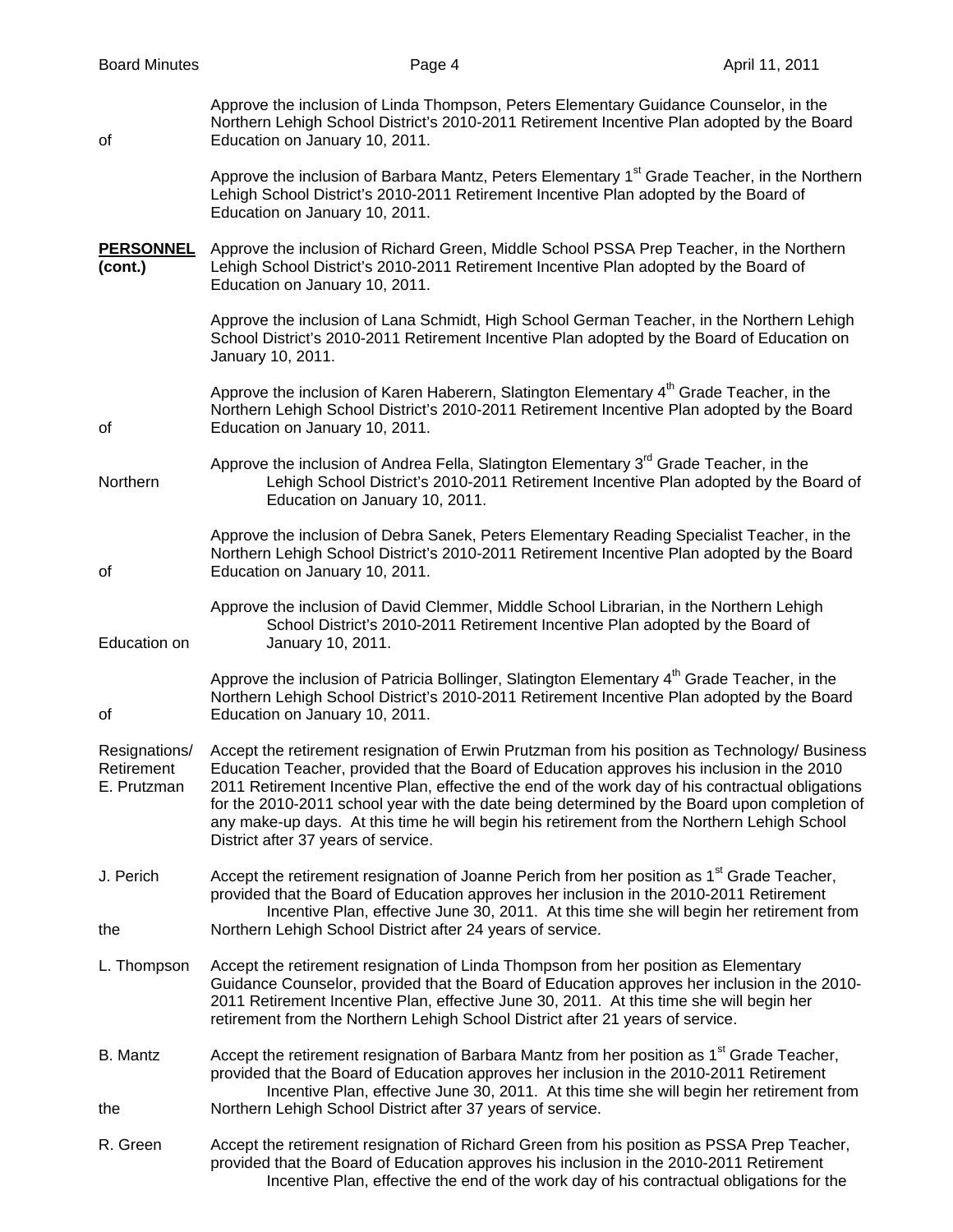| <b>Board Minutes</b>                       |                                                                                                                                                                                                        |                                                                                                               | Page 5                                                                                                                                                                                                                                                                                                                                                                                                                                                                        | April 11, 2011                                                                                                                           |  |
|--------------------------------------------|--------------------------------------------------------------------------------------------------------------------------------------------------------------------------------------------------------|---------------------------------------------------------------------------------------------------------------|-------------------------------------------------------------------------------------------------------------------------------------------------------------------------------------------------------------------------------------------------------------------------------------------------------------------------------------------------------------------------------------------------------------------------------------------------------------------------------|------------------------------------------------------------------------------------------------------------------------------------------|--|
| 2010-2011<br>make-up days.<br>17 years     |                                                                                                                                                                                                        | of service.                                                                                                   | school year with the date being determined by the Board upon completion of any<br>At this time he will begin his retirement from the Northern Lehigh School District after                                                                                                                                                                                                                                                                                                    |                                                                                                                                          |  |
| L. Schmidt                                 |                                                                                                                                                                                                        |                                                                                                               | Accept the retirement resignation of Lana Schmidt from her position as German Teacher,<br>provided that the Board of Education approves her inclusion in the 2010-2011<br>Incentive Plan, effective August 15, 2011. At this time she will begin her<br>Northern Lehigh School District after 10 years of service.                                                                                                                                                            |                                                                                                                                          |  |
| Retirement<br>retirement from the          |                                                                                                                                                                                                        |                                                                                                               |                                                                                                                                                                                                                                                                                                                                                                                                                                                                               |                                                                                                                                          |  |
| <b>PERSONNEL</b><br>(cont.)                |                                                                                                                                                                                                        |                                                                                                               |                                                                                                                                                                                                                                                                                                                                                                                                                                                                               |                                                                                                                                          |  |
| K. Haberern                                |                                                                                                                                                                                                        |                                                                                                               | Accept the retirement resignation of Karen Haberern from her position as 4 <sup>th</sup> Grade Teacher,<br>provided that the Board of Education approves her inclusion in the 2010-2011 Retirement<br>Incentive Plan, effective the end of the work day of her contractual obligations for the<br>school year with the date being determined by the Board upon completion of any<br>At this time she will begin her retirement from the Northern Lehigh School District after |                                                                                                                                          |  |
| 2010-2011<br>make-up days.<br>39 years     |                                                                                                                                                                                                        | of service.                                                                                                   |                                                                                                                                                                                                                                                                                                                                                                                                                                                                               |                                                                                                                                          |  |
| A. Fella                                   |                                                                                                                                                                                                        |                                                                                                               | Accept the retirement resignation of Andrea Fella from her position as 3 <sup>rd</sup> Grade Teacher,<br>provided that the Board of Education approves her inclusion in the 2010-2011 Retirement                                                                                                                                                                                                                                                                              |                                                                                                                                          |  |
| 2010-2011<br>make-up days.<br>34 years     |                                                                                                                                                                                                        | of service.                                                                                                   | Incentive Plan, effective the end of the work day of her contractual obligations for the<br>school year with the date being determined by the Board upon completion of any<br>At this time she will begin her retirement from the Northern Lehigh School District after                                                                                                                                                                                                       |                                                                                                                                          |  |
| D. Sanek                                   |                                                                                                                                                                                                        |                                                                                                               | Accept the retirement resignation of Debra Sanek from her position as Reading Specialist<br>Teacher, provided that the Board of Education approves her inclusion in the 2010-2011<br>Retirement Incentive Plan, effective June 30, 2011. At this time she will begin her retirement<br>from the Northern Lehigh School District after 34 years of service.                                                                                                                    |                                                                                                                                          |  |
| D. Clemmer<br>the<br><b>District</b>       |                                                                                                                                                                                                        | after 44 years of service.                                                                                    | Accept the retirement resignation of David Clemmer from his position as Middle School<br>Librarian, provided that the Board of Education approves his inclusion in the 2010-2011<br>Retirement Incentive Plan, effective the end of the work day of his contractual obligations for<br>2010-2011 school year with the date being determined by the Board upon completion of any<br>make-up days. At this time he will begin his retirement from the Northern Lehigh School    |                                                                                                                                          |  |
| P. Bollinger                               | Accept the retirement resignation of Patricia Bollinger from her position as 4 <sup>th</sup> Grade Teacher,<br>provided that the Board of Education approves her inclusion in the 2010-2011 Retirement |                                                                                                               |                                                                                                                                                                                                                                                                                                                                                                                                                                                                               |                                                                                                                                          |  |
| 2010-2011<br>make-up days.<br>37 years     |                                                                                                                                                                                                        | of service.                                                                                                   | Incentive Plan, effective the end of the work day of her contractual obligations for the<br>school year with the date being determined by the Board upon completion of any<br>At this time she will begin her retirement from the Northern Lehigh School District after                                                                                                                                                                                                       |                                                                                                                                          |  |
| Retirement<br>Date                         |                                                                                                                                                                                                        | Approve to amend the retirement effective date for the following professional employees as<br>outlined below: |                                                                                                                                                                                                                                                                                                                                                                                                                                                                               |                                                                                                                                          |  |
| Changes                                    | Suzanne Tobing – effective the end of the last contracted work day of the 2010-2011 school year                                                                                                        |                                                                                                               |                                                                                                                                                                                                                                                                                                                                                                                                                                                                               |                                                                                                                                          |  |
| Co-Curricular<br>Appointments<br>2011-2012 | <b>Jeff Miller</b><br>Dennis Rehrig<br><b>Richard Mantz</b><br>David Oertner<br><b>Todd Herzog</b><br>Ivan Chlebove<br><b>Robert Marlatt</b><br>LeAnn Hoch<br>Kathi Neff                               | <b>Richard Roberts III</b>                                                                                    | Head Boy's Basketball Coach<br>Assistant Boy's Basketball Coach<br>Assistant Boy's Basketball Coach (JH)<br>Head Girl's Basketball Coach<br><b>Head Wrestling Coach</b><br><b>Assistant Wrestling Coach</b><br>Assistant Wrestling Coach (JH)<br><b>Cheerleading Advisor-Shared Stipend</b><br><b>Cheerleading Advisor-Shared Stipend</b><br>MS Boy's Basketball                                                                                                              | \$6,876.47<br>\$4,469.03<br>\$4,469.03<br>\$6,876.47<br>\$6,876.47<br>\$4,469.03<br>\$4,469.03<br>\$1,519.43<br>\$1,519.43<br>\$3,008.18 |  |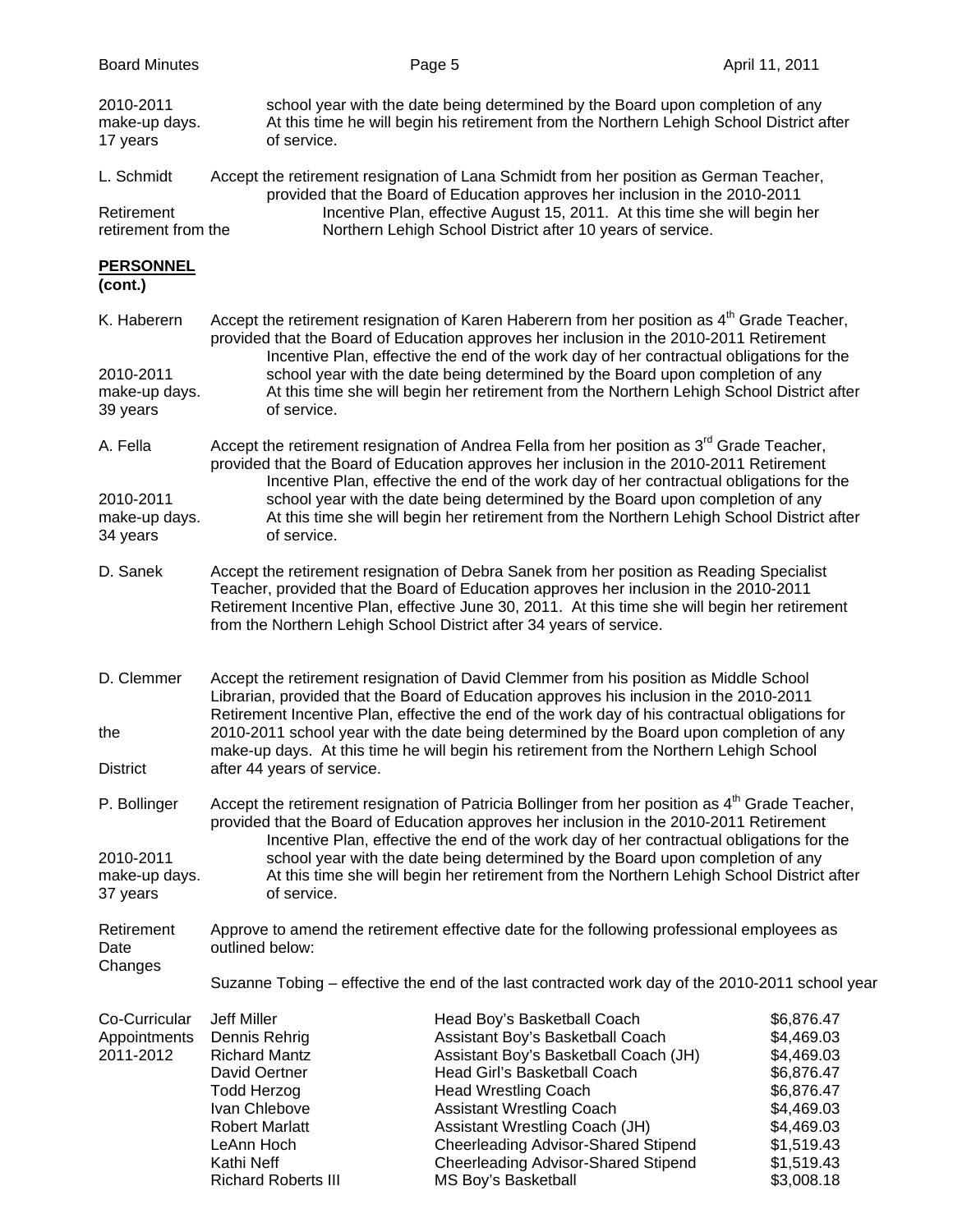| <b>Board Minutes</b>                                                    |                                                                                                                                                                                                                                                                                                                                   |                                                                        | Page 6 |                                                                                                                                              | April 11, 2011 |
|-------------------------------------------------------------------------|-----------------------------------------------------------------------------------------------------------------------------------------------------------------------------------------------------------------------------------------------------------------------------------------------------------------------------------|------------------------------------------------------------------------|--------|----------------------------------------------------------------------------------------------------------------------------------------------|----------------|
|                                                                         |                                                                                                                                                                                                                                                                                                                                   | Jason Reinhard                                                         |        | MS Girl's Basketball Coach                                                                                                                   | \$4,380.42     |
| Co-Curricular<br><b>Volunteers</b><br>2011-2012                         | <b>Brent Herzog</b>                                                                                                                                                                                                                                                                                                               | Patrick Wanamaker<br><b>Richard Roberts IV</b><br><b>Michael Mantz</b> |        | Assistant Boy's Basketball Coach<br>Assistant Boy's Basketball Coach<br>Assistant Boy's Basketball Coach<br><b>Assistant Wrestling Coach</b> |                |
| Co-Curricular<br>Volunteers<br>2010-2011<br><b>PERSONNEL</b><br>(cont.) |                                                                                                                                                                                                                                                                                                                                   | Kyle Follweiler                                                        |        | <b>Assistant Baseball Coach</b>                                                                                                              |                |
| Game<br>Workers<br>2010-2011                                            | Approve the following person as a Game Worker for the 2010-2011 school year. Game<br>Workers consist of ticket sellers and takers, game announcers, scoreboard operators, timers,<br>field judges, scorekeepers. Rate of pay is consistent with the rates approved on the 2010 -<br>2011 Supplementary Personnel Salary Schedule. |                                                                        |        |                                                                                                                                              |                |
|                                                                         | Nicholas Sander                                                                                                                                                                                                                                                                                                                   |                                                                        |        |                                                                                                                                              |                |
| Substitute -<br>Instructional                                           | Approve the following substitute teachers for the 2010-2011 school year at the 2010-2011<br>substitute teacher rates as approved on the Supplementary Personnel Salary Schedule:                                                                                                                                                  |                                                                        |        |                                                                                                                                              |                |
|                                                                         | Jacob Bushner* - Technology Education<br>*Pending verification of missing personnel file items                                                                                                                                                                                                                                    |                                                                        |        |                                                                                                                                              |                |
| Non-<br>school                                                          | Approve the following individual as a substitute clerical and teacher aide for the 2010-2011                                                                                                                                                                                                                                      |                                                                        |        |                                                                                                                                              |                |
| Instructional                                                           | year at the 2010-2011 substitute rate as approved on the Supplementary Personnel Salary<br>Schedule:                                                                                                                                                                                                                              |                                                                        |        |                                                                                                                                              |                |
|                                                                         | Deborah Handwerk                                                                                                                                                                                                                                                                                                                  |                                                                        |        |                                                                                                                                              |                |
|                                                                         | Approve the following individual as a substitute cook's helper for the 2010-2011 school year at<br>the 2010-2011 substitute rate as approved on the Supplementary Personnel Salary Schedule:                                                                                                                                      |                                                                        |        |                                                                                                                                              |                |
|                                                                         | Deborah Handwerk                                                                                                                                                                                                                                                                                                                  |                                                                        |        |                                                                                                                                              |                |
|                                                                         | Approve the following individual as a substitute custodian for the 2010-2011 school year at the<br>2010-2011 substitute rate as approved on the Supplementary Personnel Salary Schedule:                                                                                                                                          |                                                                        |        |                                                                                                                                              |                |
|                                                                         | Jody Remaley                                                                                                                                                                                                                                                                                                                      |                                                                        |        |                                                                                                                                              |                |
|                                                                         | YEA:<br>NAY:                                                                                                                                                                                                                                                                                                                      | Mrs. Kulp, Mr. Williams, Mr. Hartman (9)<br>None $(0)$                 |        | Mr. Fedorcha, Mr. Follweiler, Mrs. Ganser, Mrs. Geronikos, Mr. Green, Mrs. Green,                                                            |                |
| <b>CONFER-</b><br><b>ENCES</b>                                          | Mr. Williams made a motion, which was seconded by Mr. Green, that the Board of Education<br>approves the following conference item:                                                                                                                                                                                               |                                                                        |        |                                                                                                                                              |                |
|                                                                         | Jeffrey Bachman - PowerSchool University - June 26 - 30, 2011 - Chicago, IL - Registration:<br>\$2,000.00, Lodging: \$826.26, Travel: \$619.94, Meals: \$100.00 - Total Approximate Cost:<br>\$3,546.20 - Funding: Superintendent's Budget                                                                                        |                                                                        |        |                                                                                                                                              |                |
|                                                                         | YEA:<br>NAY:                                                                                                                                                                                                                                                                                                                      | Mrs. Kulp, Mr. Williams, Mr. Hartman (9)<br>None $(0)$                 |        | Mr. Fedorcha, Mr. Follweiler, Mrs. Ganser, Mrs. Geronikos, Mr. Green, Mrs. Green,                                                            |                |
| <b>POLICY</b>                                                           |                                                                                                                                                                                                                                                                                                                                   | approves the following policy item:                                    |        | Mrs. Green made a motion, which was seconded by Mrs. Geronikos, that the Board of Education                                                  |                |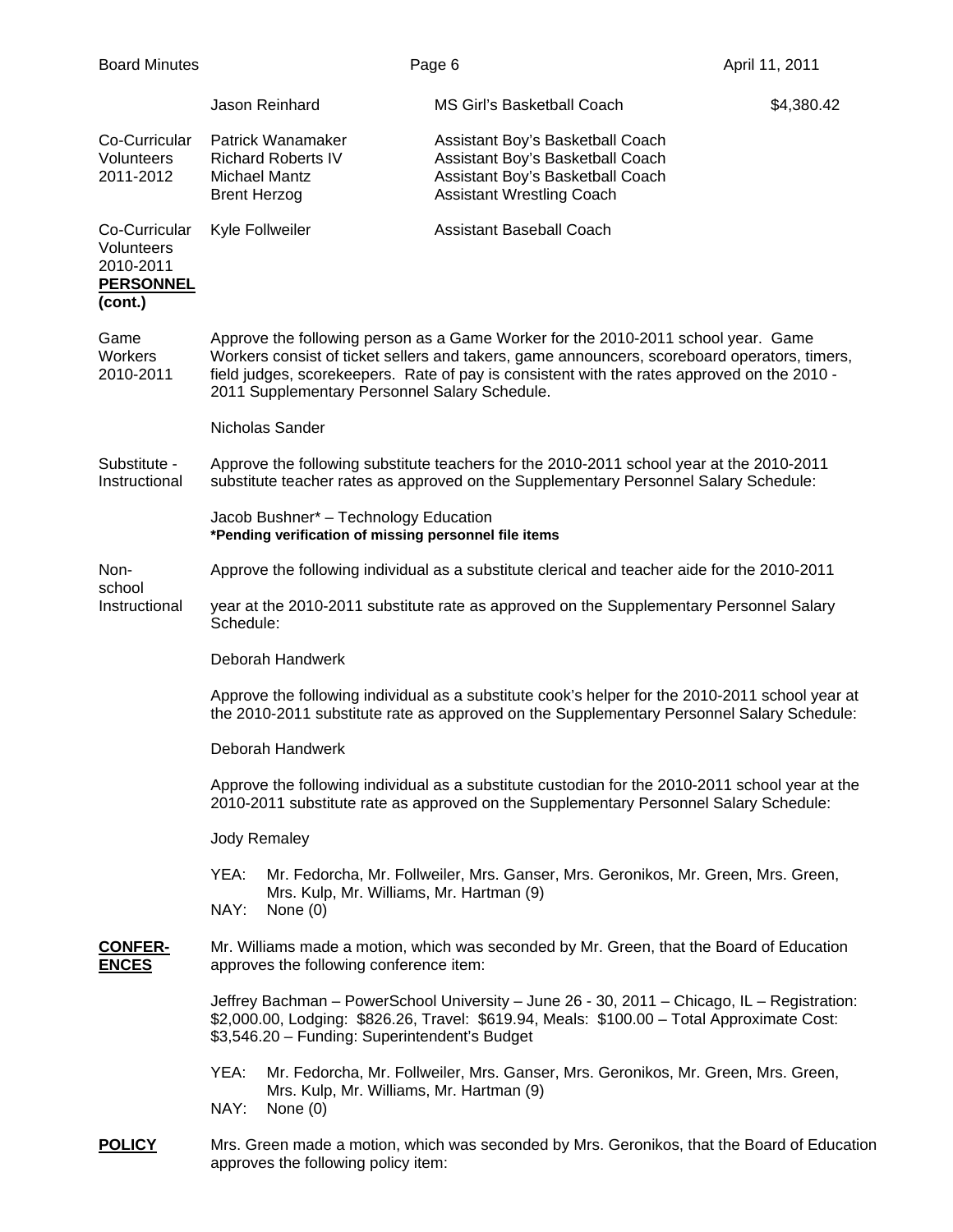| <b>Board Minutes</b>                                                           | Page 7                                                                                                                                                                                                                                                                                                                                                                                                                                                                                                                                                                                                       | April 11, 2011 |
|--------------------------------------------------------------------------------|--------------------------------------------------------------------------------------------------------------------------------------------------------------------------------------------------------------------------------------------------------------------------------------------------------------------------------------------------------------------------------------------------------------------------------------------------------------------------------------------------------------------------------------------------------------------------------------------------------------|----------------|
| Homebound<br>Instruction<br>continuing                                         | It is recommended that he Board of Education grant homebound instruction for an $11th$ grade<br>student, Student No. 1290080, for five hours per week, effective March 30, 2011 and<br>until May 4, 2011.                                                                                                                                                                                                                                                                                                                                                                                                    |                |
|                                                                                | YEA:<br>Mr. Fedorcha, Mr. Follweiler, Mrs. Ganser, Mrs. Geronikos, Mr. Green, Mrs. Green,<br>Mrs. Kulp, Mr. Williams, Mr. Hartman (9)<br>NAY:<br>None $(0)$                                                                                                                                                                                                                                                                                                                                                                                                                                                  |                |
| <b>CURRIC-</b><br><b>ULUM</b><br><u>AND</u><br><b>INSTRUC-</b>                 | Mr. Green made a motion, which was seconded by Mrs. Green, that the Board of Education<br>approves the following curriculum and instruction item:                                                                                                                                                                                                                                                                                                                                                                                                                                                            |                |
| <b>TION</b>                                                                    | Approve administration to enter into a partnership agreement with Lehigh Carbon Community<br>College in order to provide our students with greater options to earn concurrent high<br>school/college credit. The term of the Dual Enrollment Partnership Proposal between Northern<br>Lehigh School District and Lehigh Carbon Community College will be from August 20, 2011 -<br>June 30, 2012.                                                                                                                                                                                                            |                |
|                                                                                | Mr. Fedorcha, Mr. Follweiler, Mrs. Ganser, Mrs. Geronikos, Mr. Green, Mrs. Green,<br>YEA:<br>Mrs. Kulp, Mr. Williams, Mr. Hartman (9)<br>NAY:<br>None $(0)$                                                                                                                                                                                                                                                                                                                                                                                                                                                  |                |
| NEW                                                                            | Mr. Fedorcha made a motion, which was seconded by Mr. Williams, that the Board of                                                                                                                                                                                                                                                                                                                                                                                                                                                                                                                            |                |
| Education<br><b>BUSINESS</b>                                                   | approves the following new business item:                                                                                                                                                                                                                                                                                                                                                                                                                                                                                                                                                                    |                |
| Senate<br>Bill 1                                                               | RESOLVED, the Board of Education approves the Resolution Opposing Senate Bill 1, as<br>presented.                                                                                                                                                                                                                                                                                                                                                                                                                                                                                                            |                |
|                                                                                | Mrs. Ganser stated that she opposes the Senate Bill but not the resolution.                                                                                                                                                                                                                                                                                                                                                                                                                                                                                                                                  |                |
|                                                                                | <b>ROLL CALL:</b><br>Mr. Fedorcha, Mr. Follweiler, Mrs. Geronikos, Mr. Green, Mrs. Green, Mrs. Kulp, Mr.<br>YEA:<br>Williams, Mr. Hartman (8)<br>NAY:<br>Mrs. Ganser (1)<br>Motion carried.                                                                                                                                                                                                                                                                                                                                                                                                                  |                |
| <b>FINANCIAL</b>                                                               | Mrs. Geronikos made a motion, which was seconded by Mrs. Ganser, that the following<br>financial item be approved:                                                                                                                                                                                                                                                                                                                                                                                                                                                                                           |                |
| Lehigh Career<br>& Technical<br>Institute<br>2011-2012<br><b>Budget</b><br>the | Approve a resolution regarding the Lehigh Career & Technical Institute general fund budget<br>and Academic Center expenditures for the 2011-2012 school year. The general fund budget<br>total is \$22,695,820.00 an increase of \$527,240 or 2.38%. Northern Lehigh School District's<br>portion of the 2011-2012 general fund budget is \$955,392.12. The expenditures for the<br>Academic Center Budget for the period of July 1, 2011 through June 30, 2012 total<br>\$1,329,830.00 an increase of \$81,830.00 or 6.56%. A copy of the budget was distributed at<br>March 14, 2011 school board meeting. |                |
|                                                                                | Mrs. Ganser stated that she will be abstaining from this vote due to personal reasons.                                                                                                                                                                                                                                                                                                                                                                                                                                                                                                                       |                |
|                                                                                | Mr. Hartman stated recently he saw an article in the newspaper where a local school district<br>voted down this type of a proposal for both the community college and technical institute. He<br>asked why we as a school district who is hurting financially, why don't we stand up and say<br>enough. It's time that these organizations make substantial cuts. All school districts have to                                                                                                                                                                                                               |                |

 make substantial cuts of all types, many cuts we do not want to make or like to make but are forced to make while the Schnecksville three make no substantial cuts. All three had increases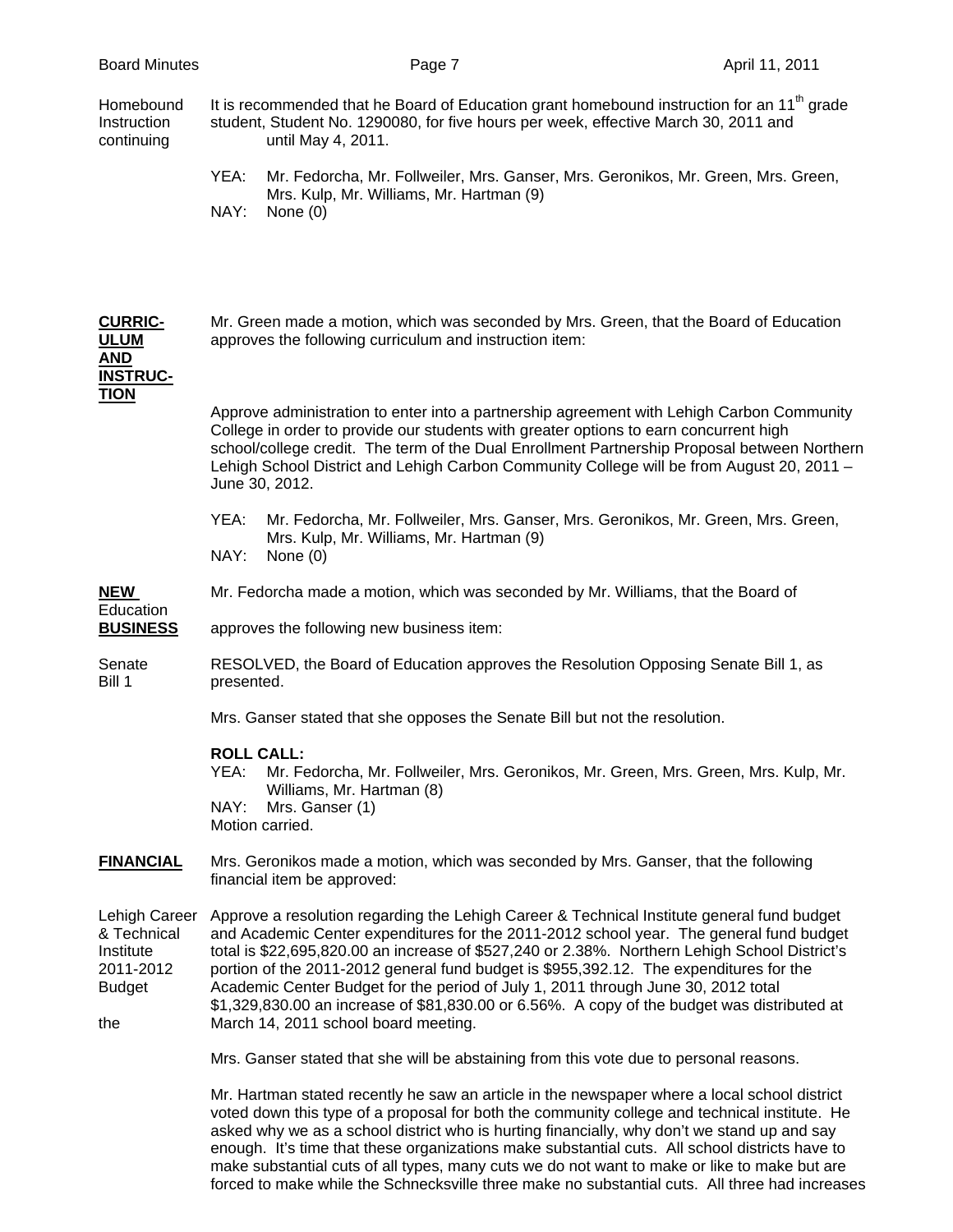to their budgets and it is time somebody stands up and says enough. Mrs. Geronikos had enough courage to vote no on the issue and was the only one who voted that way. That took a lot of courage. It is time more school districts woke up to the fact that these people somewhere, somehow, have got to do exactly what the local school districts are doing and not just cutting dollar or two but substantial cuts. These are good organizations but so is Northern Lehigh and our first responsibility is not the Schnecksville three but this school district.

 Mrs. Geronikos stated that out in the public people do not understand that our representation at LCTI is very limited. Mrs. Geronikos is the only representative for our district but other districts who have many more students that they send there can have 3, 4 or 5 representatives. According to school code, we get one person to represent us. We are a very small voice. In order for this to change, ever single school district that sends students to LCTI must vote, a majority vote, for us to either pay less or make some of arrangements for what we pay to send our students there. We are all part of a consortium of sorts and she does her best to have our **FINANCIAL** voice heard. She did state that our students attending LCTI receive a very good education and **(cont.)** by our lack of support, either financial or philosophically, she does not want to extend to our students that attend there. She wants them to know that we, as a Board, feel they are worth every penny we invest in them when we send them there.

 Mr. Fedorcha stated that he supports LCTI, he was an administrator there for years, but his problem is that when a budget is prepared and brought to the school districts it is everything that they want in that budget. He does not want to cut programs for the students but that they should take a serious look at the rest of their budget and they need to come through with a lot of cuts as CLIU, LCCC and Northern Lehigh did with their budgets. We can not pay for some of the fluff stuff that is in some of these budgets.

> Mr. Green stated that we talked about the Schnecksville three and he wanted to remind the Board that Northern Lehigh's contribution to the community college will decrease by \$11.00. The community college has been working on numbers, they have been cutting, and they have been looking at this for several years.

 Mrs. Green stated that the Bethlehem Area Vo-Tech School was told that they needed to decrease their budget by \$500,000.00. She is a strong believer in vocational education but that LCTI needs to look around at what is happening at other vocational technical schools.

## **ROLL CALL:**

YEA: None (0) NAY: Mr. Fedorcha, Mr. Follweiler, Mrs. Geronikos, Mr. Green, Mrs. Green, Mrs. Kulp, Mr. Williams, Mr. Hartman (8) ABSTAIN: Mrs. Ganser (1) Motion defeated.

 Mrs. Ganser made a motion, which was seconded by Mr. Williams, that the Board of Education approves the following financial items:

- Financial Approve the Following Financial Reports: Reports NLMS Student Activities Account month of March 2011 NLHS Student Activities and Scholarship Acct for the month of March 2011
- List Of **Approve the Following List of Bills:** Bills General Fund month of March & April Cafeteria Fund month of March Athletic Fund month of March Refreshment Stand month of March Construction Fund month of March
- PlanCon I Approve the submission of PlanCon I to the Pennsylvania Department of Education for the additions and alternation to Slatington Elementary School.

Gorman & Approve to enter into an agreement with Gorman & Associates, for auditing services for the years Associates ending June 30, 2011, 2012 and 2013.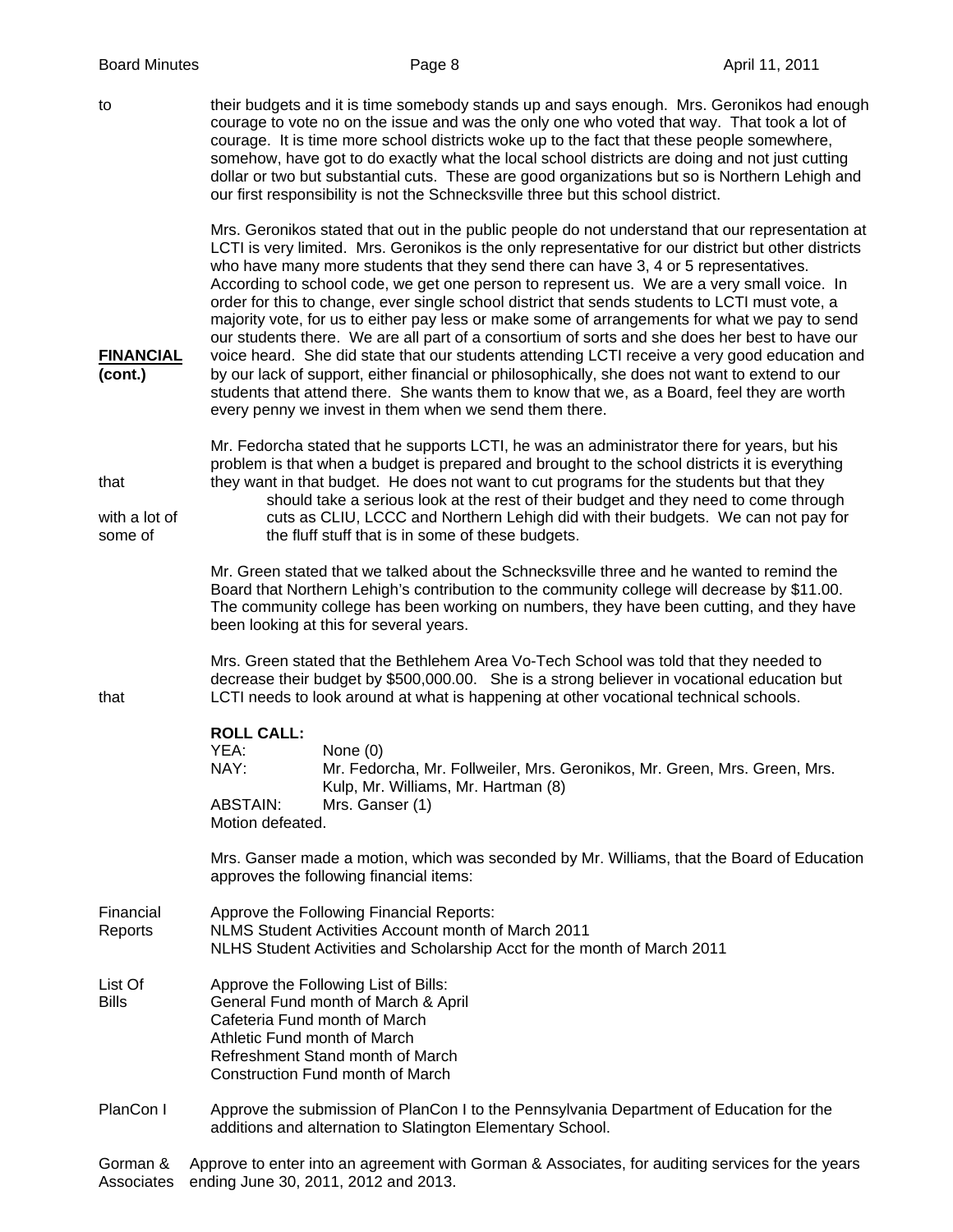| Agreement                         |                                                                                                                                                                                                                                                                                                                                                                                                                                                                       |
|-----------------------------------|-----------------------------------------------------------------------------------------------------------------------------------------------------------------------------------------------------------------------------------------------------------------------------------------------------------------------------------------------------------------------------------------------------------------------------------------------------------------------|
| Simplex-<br>Grinnell<br>Agreement | Approve renewal of a three year service agreement (July 1, 2011 – June 30, 2014) with<br>SimplexGrinnell for monitoring of fire alarm systems at all 4 district school buildings, the<br>maintenance garage and field house in the amount of \$2,180.00 per year. Further approve<br>SimplexGrinnell for annual inspections of fire alarm systems at the 4 district school buildings,<br>the maintenance garage and field house in the amount of \$6,177.00 per year. |
| Physio<br>Control<br>Agreement    | Approve a three year service agreement (July 1, 2011 - June 30, 2014) with Physio Control for<br>yearly inspection and one Lithium battery replacement of the district's AED machines located in<br>the 4 district school buildings and the field house. Total cost is \$5,195.00 for three years of<br>service; billed yearly at a rate of \$1,731.66 per year.                                                                                                      |

## **FINANCIAL**

## **(cont.)**

| Altronics<br>Security<br>the 4         | Approve a three year service agreement (July 1, 2011 - June 30, 2014) with Altronics Security<br>Systems for monitoring of burglar alarm systems and recorded openings/closings for                                                                                                                                                                  |  |  |  |
|----------------------------------------|------------------------------------------------------------------------------------------------------------------------------------------------------------------------------------------------------------------------------------------------------------------------------------------------------------------------------------------------------|--|--|--|
| Systems<br>Agreement                   | district school buildings and field house. Total cost for service for the 2011-2012 school year is<br>\$2,730.25, \$2,821.25 for the 2012-2013 and \$2,915.00 for the 2013-2014 school year.                                                                                                                                                         |  |  |  |
| <b>Fund Balance</b><br>Designation     | Approve to designate Fund Balance ending June 30, 2010 as follows:                                                                                                                                                                                                                                                                                   |  |  |  |
| Ending<br>June 2010                    | Unreserved, Designated For:                                                                                                                                                                                                                                                                                                                          |  |  |  |
|                                        | Long Range Maintenance<br>\$1,800,000.00<br>\$1,000,747.00<br><b>Replacement Equipment</b><br>\$771,788.62<br>Technology<br>ERIP<br>\$350,000.00<br>\$550,000.00<br><b>Health Insurance Premiums</b><br><b>PSERS Increase</b><br>\$850,000.00<br><b>Electricity Rate Increase</b><br>\$160,000.00<br><b>Construction Contingency</b><br>\$500,000.00 |  |  |  |
|                                        | Unreserved, Undesignated<br>\$2,196,829.66                                                                                                                                                                                                                                                                                                           |  |  |  |
|                                        | YEA:<br>Mr. Fedorcha, Mr. Follweiler, Mrs. Ganser, Mrs. Geronikos, Mr. Green, Mrs. Green,<br>Mrs. Kulp, Mr. Williams, Mr. Hartman (9)<br>NAY:<br>None $(0)$                                                                                                                                                                                          |  |  |  |
| CORR-<br><b>ESPON-</b><br><b>DENCE</b> | Mr. Williams received notification from PSBA that districts have until June 30 to submit any items<br>to them for their legislative platform.                                                                                                                                                                                                        |  |  |  |
| <b>INFOR-</b><br><b>MATION</b>         | Minutes of the Lehigh Career & Technical Institute Joint Operating Committee meeting held on<br>February 23, 2011 were distributed.                                                                                                                                                                                                                  |  |  |  |
|                                        | Minutes of the Carbon Lehigh Intermediate Unit #21 Board of Directors meeting held on<br>February 21, 2011 were distributed.                                                                                                                                                                                                                         |  |  |  |
|                                        | Mrs. Ganser stated that she wanted to congratulate Northern Lehigh's Senior Girls Basketball<br>Player Sonya Josephson who won the Michelle Marciniak Small School Girls Senior Year of<br>the Year Award.                                                                                                                                           |  |  |  |
| <b>ADJOURN-</b><br>of                  | Mrs. Geronikos made a motion, which was seconded by Mrs. Ganser, that the regular meeting                                                                                                                                                                                                                                                            |  |  |  |
| <b>MENT</b>                            | the Northern Lehigh School District Board of School Directors is adjourned at 8:29 p.m.                                                                                                                                                                                                                                                              |  |  |  |